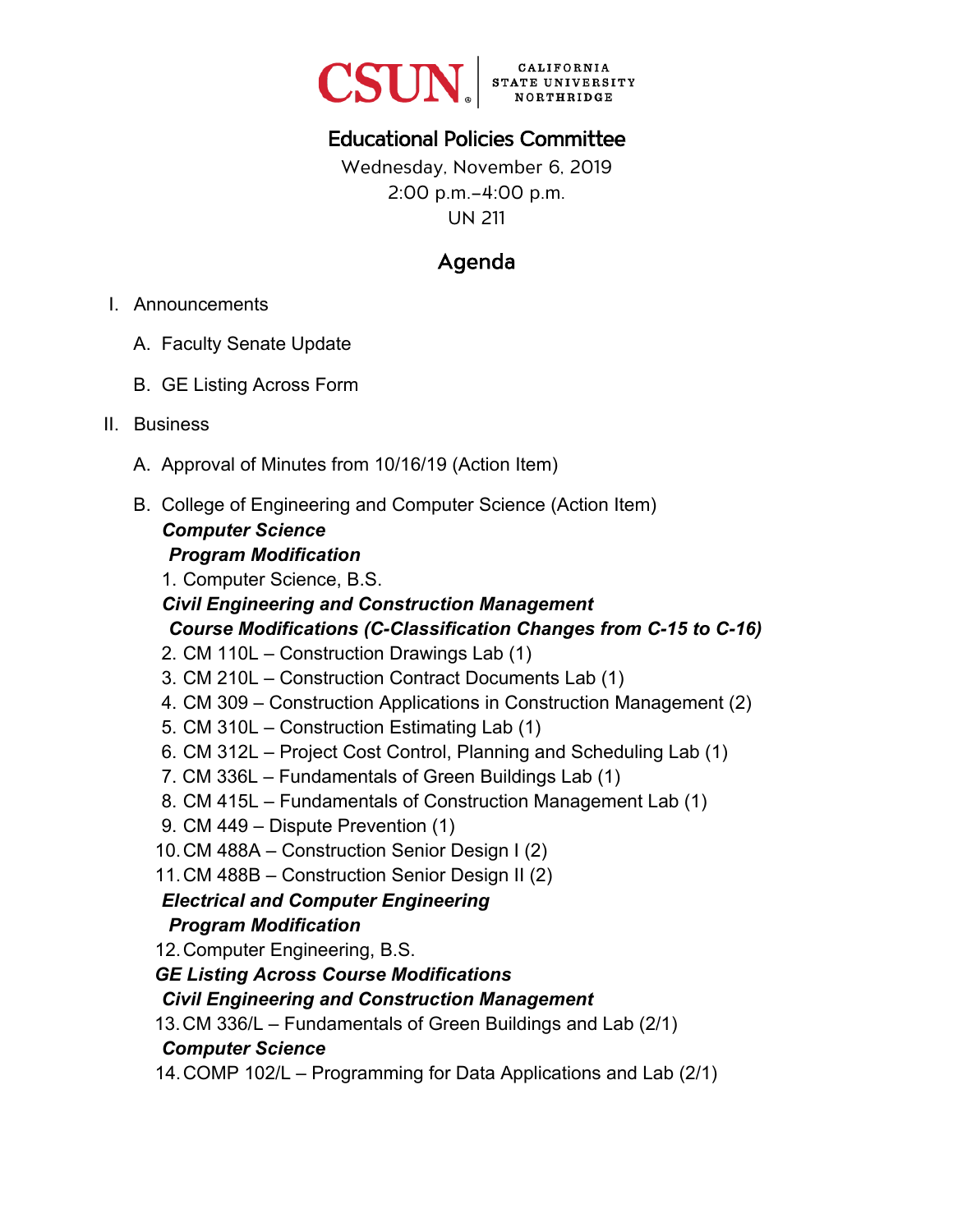#### *Manufacturing Systems Engineering*

15. MSE 303 – Innovation, Invention and Technology (3) *GE Pattern Modifications (Provisionally Approved by Academic Affairs Council) Civil Engineering and Construction Management* 

- 16. Civil Engineering, B.S.
- 17. Construction Management, B.S.

#### *Computer Science*

- 18. Computer Information Technology, B.S.
- 19. Computer Science, B.S.

#### *Electrical and Computer Engineering*

- 20. Electrical Engineering, B.S.
- 21. Computer Engineering, B.S.

#### *Manufacturing Systems Engineering and Management*

- 22. Engineering Management, B.S.
- 23. Manufacturing Systems Engineering, B.S.

#### *Mechanical Engineering*

- 24. Mechanical Engineering, B.S.
- C. David Nazarian College of Business and Economics (Action Item) *Accounting and Information Systems Course Modification* 
	- 1. IS 435 Business Data Communications and Networking (3) *Change course title, short title and description*

#### *Business Law*

#### *Course Modifications*

- 2. BLAW 481 Real Estate Law (3) *Change course level, description and requisites*
- 3. BLAW 453 Negotiation (3) *Change course level and description*
- 4. RE 412 Real Estate Practice (3) *Change course level and description*
- 5. RE 414 Real Estate Principles (3) *Change course level and description*
- 6. RE 416 Real Estate Appraisal (3) *Change course level and description*
- 7. RE 418 Real Estate Market and Development Analysis (3) *Change course level and description*
- 8. RE 420 Real Estate Finance (3) *Change course level and description*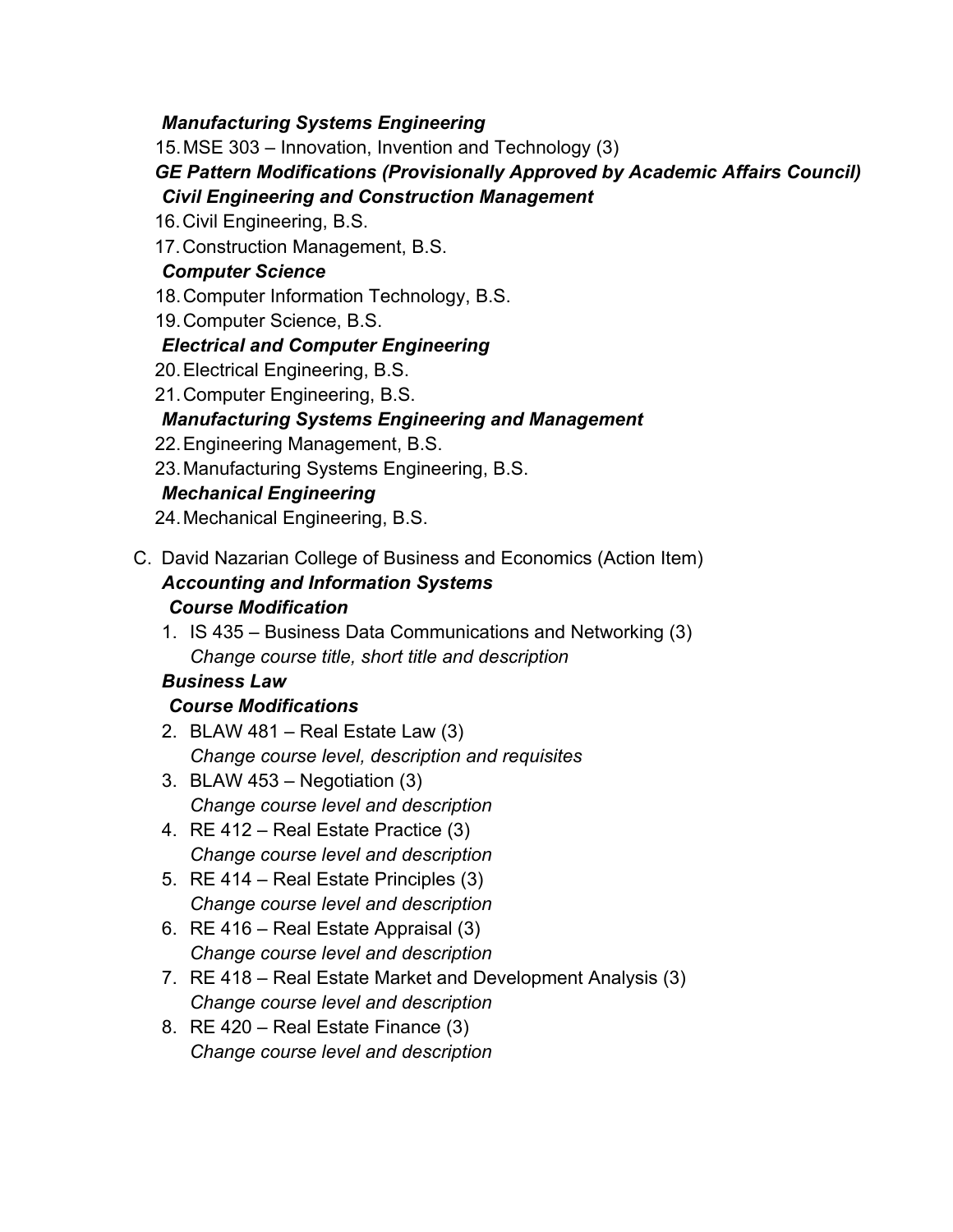D. Michael D. Eisner College of Education (Action Item)

#### *Deaf Studies*

#### *Course Modification*

- 1. DEAF 415 Deaf Studies Community Services (3) *Change basis of grading, repeatability and course description New Course*
- 2. DEAF 412 Black Deaf Communities (3)
- E. College of Social and Behavioral Sciences (Action Item)

## *Human Sexuality*

## *Program Modification*

1. Human Sexuality Minor

## *Sociology*

## *New Experimental Course*

2. SOC 496ASM – Artivism: Art, Activism, and Social Movements (3) *New Experimental Topics Course for Fall 2020*

## *Geography and Environmental Studies*

## *Course Modification*

3. GEOG 366 – Geography of Environmental Hazards and Lab (3/1) *Change course title, short title, description and prerequisites* 

## *New Courses*

- 4. GEOG 101A/AL The Physical Environment and Lab (2/1) *Proposed for GE Natural Sciences; Provisional Approval by Academic Affairs Council*
- 5. GEOG 103A/AL Weather and Lab (2/1) *Proposed for GE Natural Sciences; Provisional Approval by Academic Affairs Council*

## *Political Science*

## *Course Modifications*

- 6. POLS 405 The Process of Public Policy Formation (3) *Change course title, short title and description*
- 7. POLS 406 Fundamentals of Policy Analysis (3) *Change course title, short title and description*
- 8. POLS 443 The Legislative Process (3) *Change course title, short title and description*
- 9. POLS 446 The Presidency (3) *Change course description*

# *Anthropology*

## *Course Modifications*

10. ANTH 151 – Introduction to Biological Anthropology (3) *List across GE Sections Natural Sciences and Social Sciences; change course description*